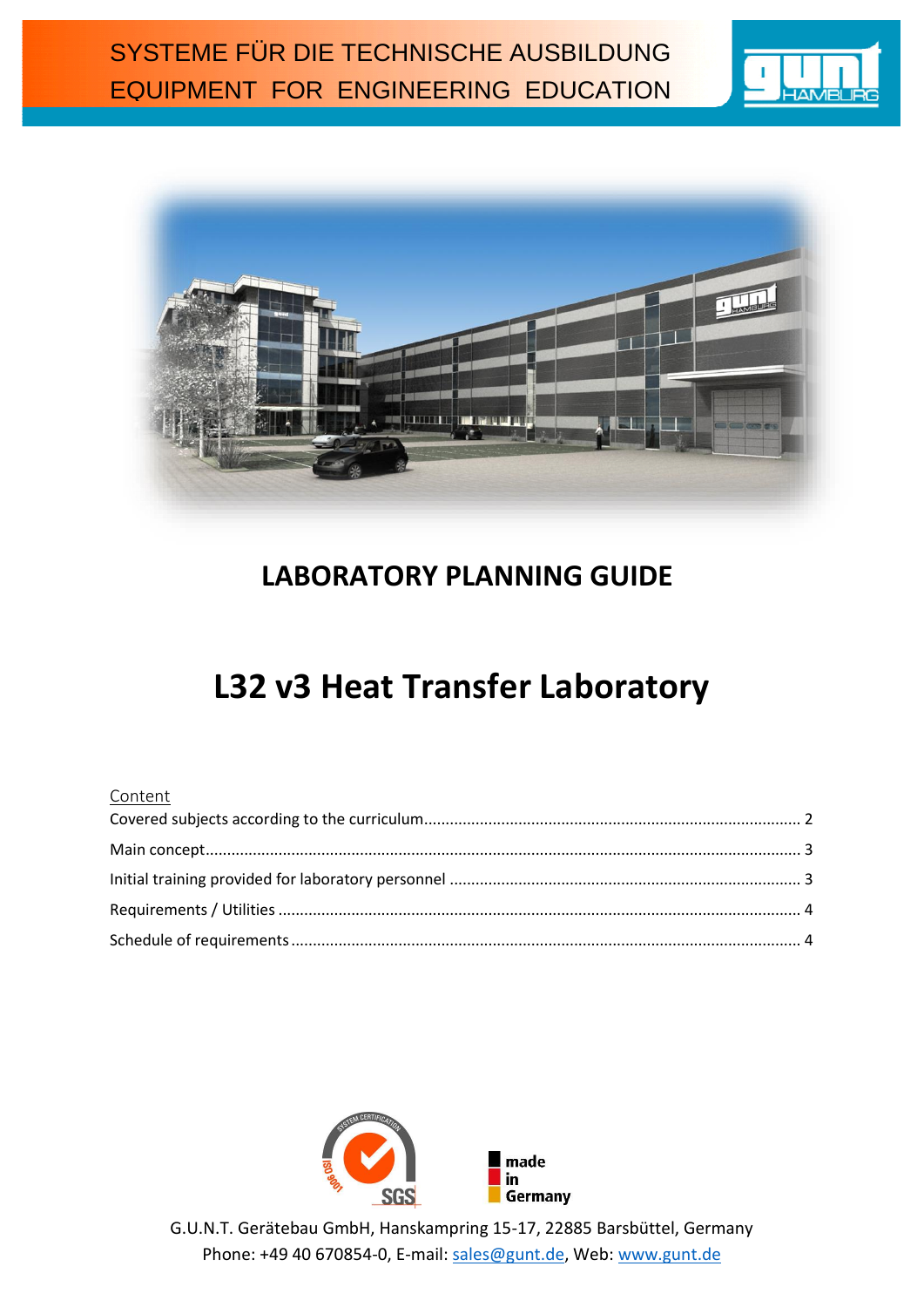

#### <span id="page-1-0"></span>Covered subjects according to the curriculum

Major topics of learning content:

- determining the mean heat transfer coefficient
- comparing different heat exchanger types
- function and behaviour during operation of a
	- \* tubular heat exchanger
		- \* plate heat exchanger
		- \* shell and tube heat exchanger
		- \* jacketed heat exchanger
- plotting temperature curves
	- \* in parallel flow operation
	- \* in counterflow operation
- relationships between Nusselt, Reynolds and heat flux
- relationships between Nusselt, Reynolds and Prandtl
- measurement of the pressure distribution and development of the speed gradient
- development of families of characteristic curves for pipe bundles
- pressure loss at pipe bundles
- calculation of the air velocity
- heat transfer at different surfaces: flat plate, pipe bundle and fins
- temperature distribution in the heat exchanger
- calculation of heat transfer coefficient for free and forced convection
- Lambert's cosine law
- inverse-square distance law (Lambert)
- Stefan-Boltzmann constant
- Kirchhoff's laws: absorptivity, reflectivity and emissivity
- radial and linear heat conduction (flat wall)
- determination of temperature profiles with different materials
- determination of thermal conductivity k
- steady-state heat conduction in gases and liquids
- determination of thermal conductivities k of various fluids at different temperatures
- determination of the thermal conductivity k of various specimens
- temperature curves as a function of length
- heat transfer through different specimens connected in series
- thermal energy balance of heat source and heat sink
- determination of the thermal resistance
- determination of the radiation coefficient
- pressure curve within a fluidised bed
- pressure losses depending on flow velocity and particle size of the bulk solid
- determination of the fluidisation velocity
- separation of mixtures with different particle sizes by sedimentation
- heat transfer in the fluidised bed
	- \* influence of the air flow rate on the heat transfer
	- \* influence of the heater position
	- \* influence of the particle size
	- \* determination of the heat transfer coefficient
- geothermal probe with heatpipe principle
- investigation of radial and vertical temperature profiles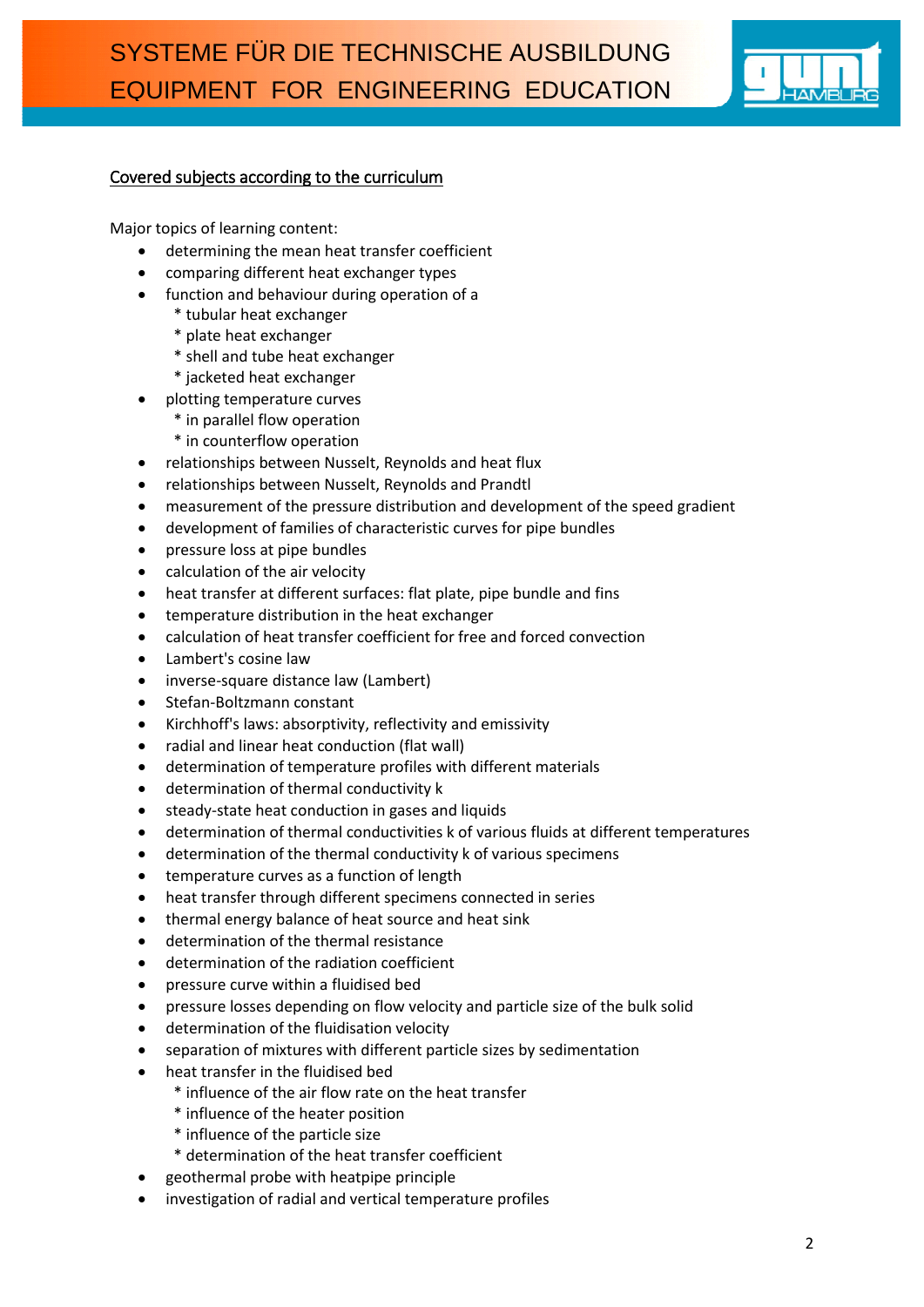

- variation of the thermal load
- variation of the quantity of working medium contained
- determination of the quantity of heat that can be discharged
- pumping behaviour of an open circuit

#### <span id="page-2-0"></span>Main concept

The laboratory is designed for accommodation of 24 students + 2 laboratory staff:

- 2 4 students form a team and work together at a workstation / training system
- 15 workstations of 13 different types
- Each experiment unit either floor standing or on its own table to allow short prepare times
- 10 workstations are equipped with a PC
- Each workstation is equipped with a manual containing technical information, basic theory, experiment instructions, evaluation help and safety advice.
- Student teams are scheduled to change workstations from lab session to lab session in order to perform the entire range of experiments within the course duration.
- Average time per experiment: 90 to 120 minutes.

2 workstations for laboratory staff (with PC and internet access)

1 printer for common use

1 cupboard for small parts, consumables, tools, paper etc.

#### <span id="page-2-1"></span>Initial training provided for laboratory personnel

Trainer: Specialized engineer of G.U.N.T. Gerätebau GmbH, Germany. To be conducted immediately after installation and commissioning of the equipment. General topics to be covered for any of the educational systems:

- Basic familiarization with the system.
- Functions and components.
- Overall system configuration aspects.
- Start-up and operational aspects.
- Conduction experiments, including evaluation and calculation.
- Using the system with and without the software (where applicable).
- Trouble shooting and maintenance aspects.
- Hands-on, practical familiarization aspects.
- Seminar participants with the delivered system.
- Details of the manuals.
- Safe operation and preventive maintenance.